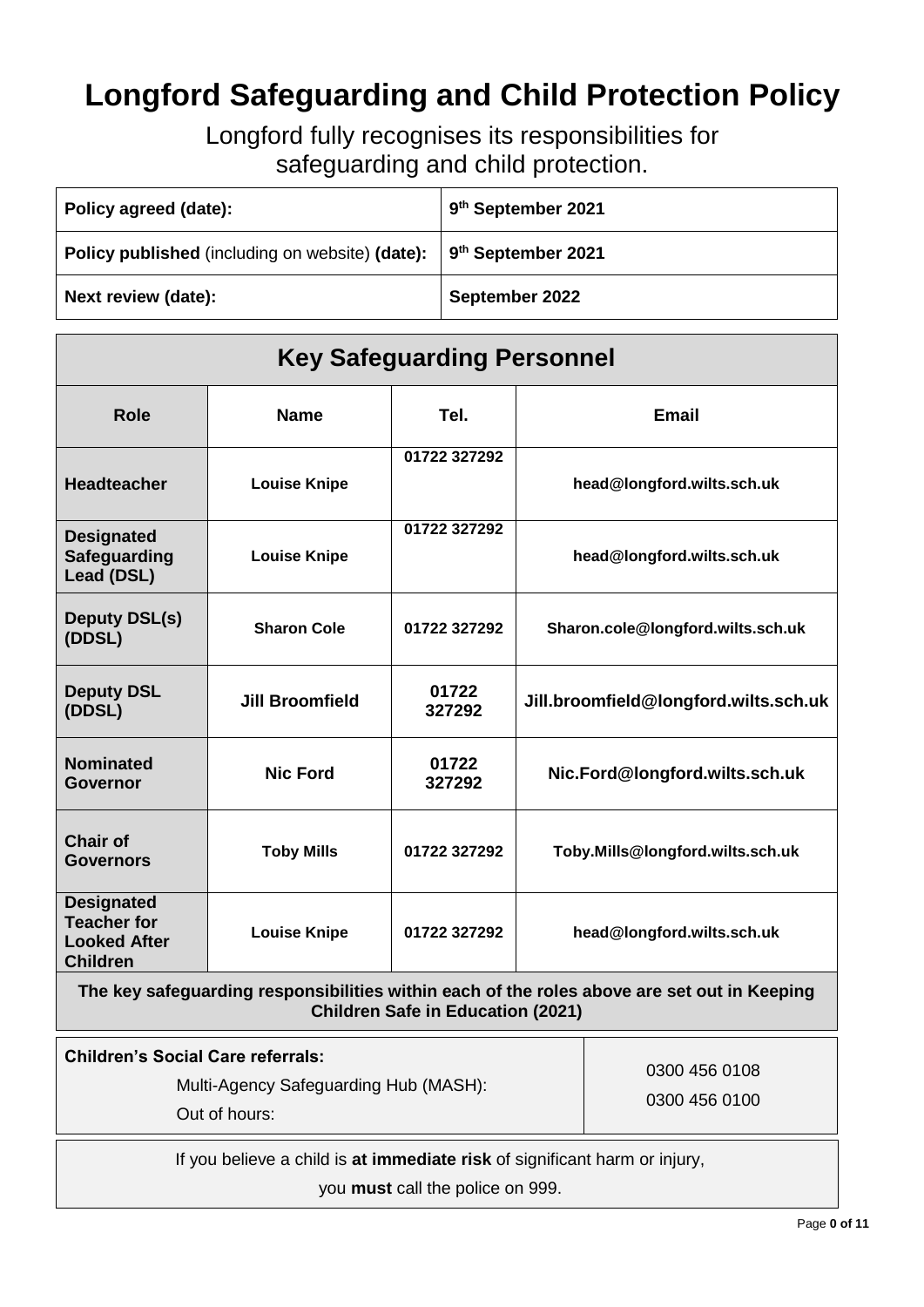# **Introduction**

Longford is committed to safeguarding and promoting the welfare of children. We will fulfil our local and national responsibilities as laid out in the following key documents:

- Working Together to Safeguard Children (2018)
- Keeping Children Safe in Education (2021)
- [The procedures of the](http://www.proceduresonline.com/birmingham/scb/) Safeguarding Vulnerable People Partnership (formerly WSCB)
- Information sharing Advice for practitioners providing safeguarding services to children, young people, parents and carers (2018)

The aim of this policy is to ensure:

- all our pupils are safe and protected from harm.
- safeguarding procedures are in place to help pupils to feel safe and learn to stay safe.
- adults in the school community are aware of the expected behaviours and the school's legal responsibilities in relation to safeguarding and child protection.

# **Scope**

Safeguarding children is defined as:

- ensuring that children grow up with the provision of safe and effective care
- acting to enable all children to have the best life chances
- preventing impairment of children's mental and physical health or development and
- protecting children from maltreatment.

The term 'safeguarding children' covers a range of measures including child protection procedures. It encompasses a whole-school preventative approach to keeping children safe, including online that incorporates pupil health and safety; school behaviour management and preventing peer on peer abuse; supporting pupils with medical conditions; Relationships, Sex and Health (RSHE) education and Personal, Social, Health and Economic (PSHE) education; providing first aid and site security.

Consequently, this policy is consistent with all other policies adopted by the governors and should be read alongside the following policies relevant to the safety and welfare of our pupils:

- Relationships, Sex and Health Education/PSHE
- Staff Behaviour Policy
- Whistleblowing policy

• Complaints policy

- Online safety policy
- Behaviour policy, incl. pupil use of mobile and smart technology
- SEND policy
- Health and safety policy

**This policy applies to all staff in our school.** For the purposes of this policy:

- **Staff** refers to all those working for or on behalf of the school, full time or part time, in a paid or regular voluntary capacity.
- **A volunteer** is a person who performs an activity that involves spending time, unpaid in school (except for approved expenses).
- **Parent** refers to birth parents and other adults who are in a parenting role, for example step-parents, foster carers and adoptive parents.
- **Child** refers to all children on our school roll and any child under the age of 18 who comes into contact with our school. This includes unborn babies.

**Any safeguarding concerns or disclosures of abuse relating to a child at school, outside of school and online are within the scope of this policy.**

- Teaching and Learning policy
- Equality Statement

 $\bullet$ 

Administration of medicines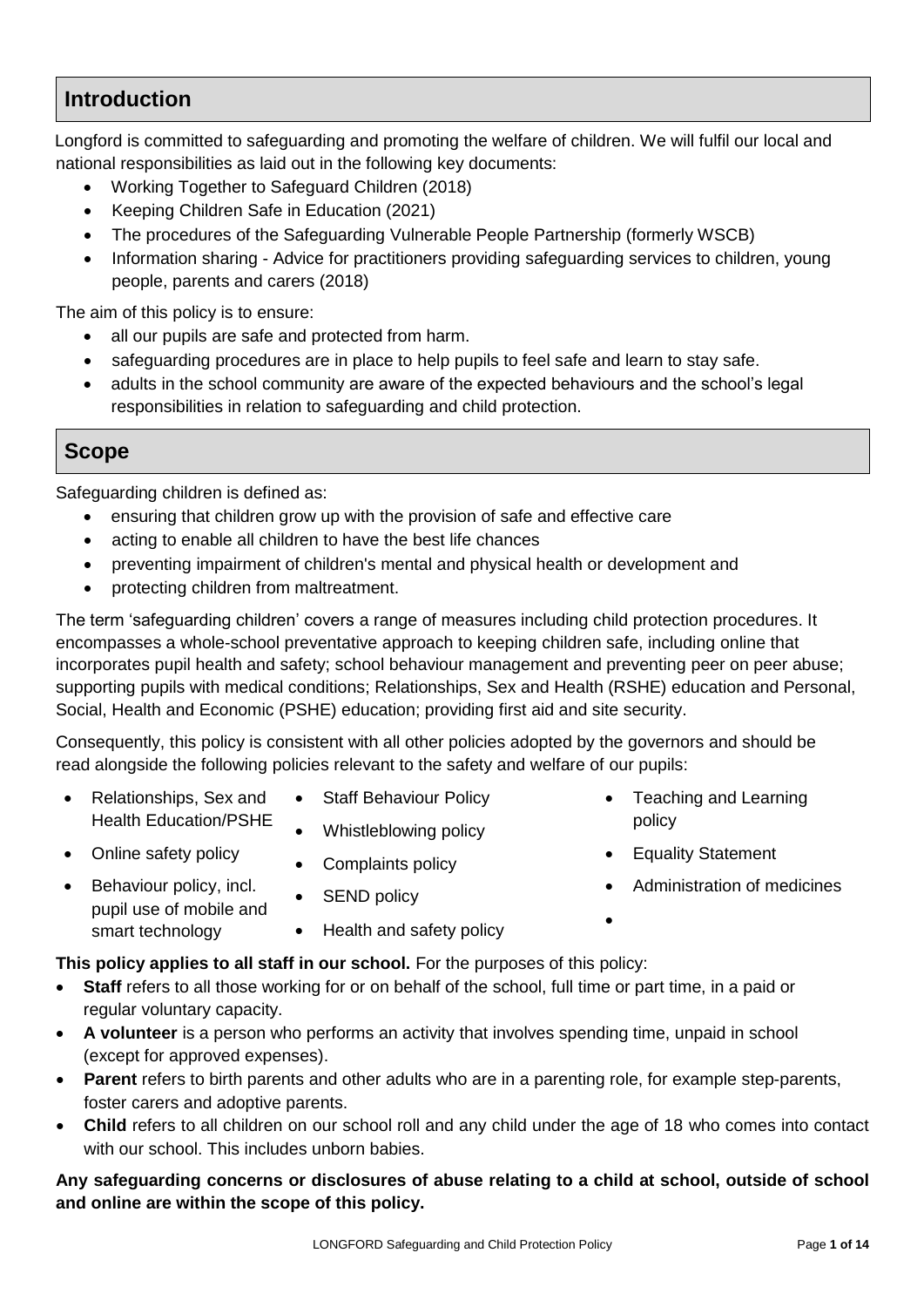# **Expectations**

All staff are:

- familiar with this safeguarding policy and have an opportunity to contribute to its review.
- alert to signs and indicators of possible abuse and wider safeguarding issues.
- able to record and report concerns as set out in this policy.
- able to deal with a disclosure of abuse from a child.
- involved in the implementation of individual education programmes, integrated support plans, child in need plans and interagency child protection plans as required.

In addition, all staff have read and understood Part 1 or Annex A of the latest version of Keeping Children Safe in Education (KCSiE 2021). School leaders and staff who work directly with children have also read Annex B and Part 5.

# **Governors**

As key strategic decision makers and vision setters for the school, the governors will make sure that our policies and procedures are in line with national and local safeguarding requirements. Governors will work with the senior leaders to make sure the following safeguarding essentials are in place:

| <b>Training/Teaching</b>                                      | <b>Policy/Procedures</b>                                               | <b>Staffing</b>                                                                       |  |
|---------------------------------------------------------------|------------------------------------------------------------------------|---------------------------------------------------------------------------------------|--|
| Whole school approach to broad                                | Peer on Peer abuse                                                     | Designated Safeguarding Lead                                                          |  |
| and balanced curriculum<br>embedding safeguarding<br>teaching | (DSL) who is a senior member of<br>Pupil voice<br>the leadership team. |                                                                                       |  |
|                                                               | Online safety                                                          | Deputy Designated Safeguarding                                                        |  |
| D/DSL training                                                | Whistleblowing                                                         | Lead (DDSL)                                                                           |  |
| Designated teacher training                                   | Staff Behaviour Policy (for safer                                      | Designated teacher for children<br>looked-after (even if there are no<br>LAC on roll) |  |
| KCSiE Part 1 or Annex A (and<br>Annex B and Part 5 for staff  | working practice), incl. low-level<br>concerns about staff conduct     |                                                                                       |  |
| working directly with children)                               | Early help                                                             | Senior mental health lead                                                             |  |
| Staff training, including regular<br>safeguarding updates     | <b>Mental Health</b>                                                   | Pastoral and well-being staff                                                         |  |
|                                                               | Multi-agency working                                                   |                                                                                       |  |
| Children taught about keeping<br>safe online                  | Children missing out on<br>education (CMOE) and Children               |                                                                                       |  |
| Online safety training for staff                              | Missing Education (CME)                                                |                                                                                       |  |
| Preventing radicalisation                                     | Children with SEND and a                                               |                                                                                       |  |
| Teaching staff confidence to                                  | physical health issue                                                  |                                                                                       |  |
| deliver RSHE/PSHE to all pupils                               | Reporting abuse, incl. dealing<br>with a child at immediate risk /     |                                                                                       |  |
| Annual review of online safety<br>arrangements                | SVPP procedures                                                        |                                                                                       |  |
|                                                               | Honour based abuse (HBA)                                               |                                                                                       |  |
|                                                               | <b>Female Genital Mutilation (FGM)</b>                                 |                                                                                       |  |
|                                                               | Behaviour policy                                                       |                                                                                       |  |
|                                                               | Relationships, Sex and Health<br>Education (RSHE) policy               |                                                                                       |  |
|                                                               | Staff contribution to policy                                           |                                                                                       |  |
|                                                               | Safeguarding policy review                                             |                                                                                       |  |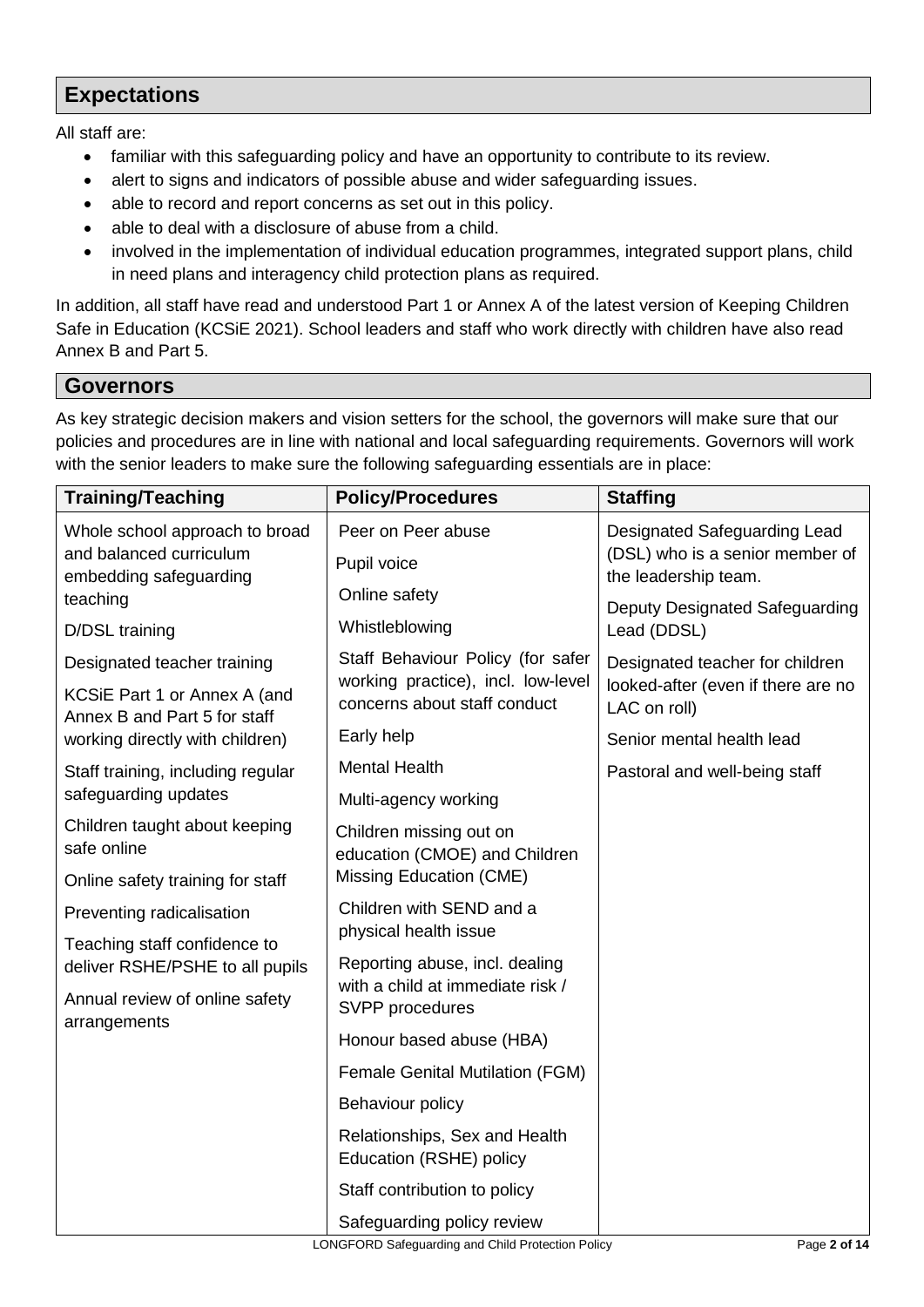### **Concerns and allegations management**

Our chair of governors is responsible for liaising with the local authority Designated Officer for Allegations (DOfA) and other partner agencies in the event of an allegation of abuse being made against the Headteacher/Principal.

See also 'Managing concerns and allegations against staff'.

# **Audit**

The nominated governor (NG) for safeguarding collaborates with the Headteacher/Principal and the D/DSL to complete an annual safeguarding audit return to the local authority.

# **Safer Recruitment**

Our governors monitor the school's safer recruitment practice, including the Single Central Record.

# **Monitoring and review**

Governors ensure that safeguarding is an agenda item for every full governing body meeting.

The Headteacher ensures that safeguarding is an agenda item for every staff meeting.

This policy is reviewed annually or earlier as required by changes to legislation or statutory guidance.

The nominated governor meets the DSL every term (six times a year) to monitor the effectiveness of this policy.

# **Mandatory procedures – Staff and adults at school**

### **Safer recruitment**

All staff are subject to safer recruitment processes and checks and we follow the guidance set out in Part 3 of KCSiE (2021).

At Longford, we scrutinise all applications for paid or voluntary posts. We undertake interviews and make appropriate checks through the Disclosure and Barring Service (DBS). We maintain a single central record (SCR) of the essential checks as set out in KCSiE, that have been carried out and certificates obtained. The SCR applies to:

- all staff (including supply staff, and teacher trainees on salaried routes) who work at the school.
- all governors/members of the proprietor body (for independent schools, academies and free schools).

### See also Training.

# **Staff Behaviour Policy (for safer working practice)**

Longford is committed to positive academic, social and emotional outcomes for our pupils underpinned by a strong safeguarding ethos. We are equally committed to the protection and welfare of our staff, who are expected to adhere to the highest standards of professional behaviour.

The Staff Behaviour Policy sets out staff behaviours that should be avoided as well as those that constitute safe practice and supports our commitment to safeguarding children.

Teaching staff are additionally expected to act within the guidance of the 'personal and professional conduct' section of the Teachers' Standards.

### **Identifying the signs**

LONGFORD Safeguarding and Child Protection Policy Page **3 of 14** All staff know how to recognise and are alert to the signs of neglect and abuse and wider safeguarding issues, including but not limited to child on child sexual violence and harassment, peer on peer abuse and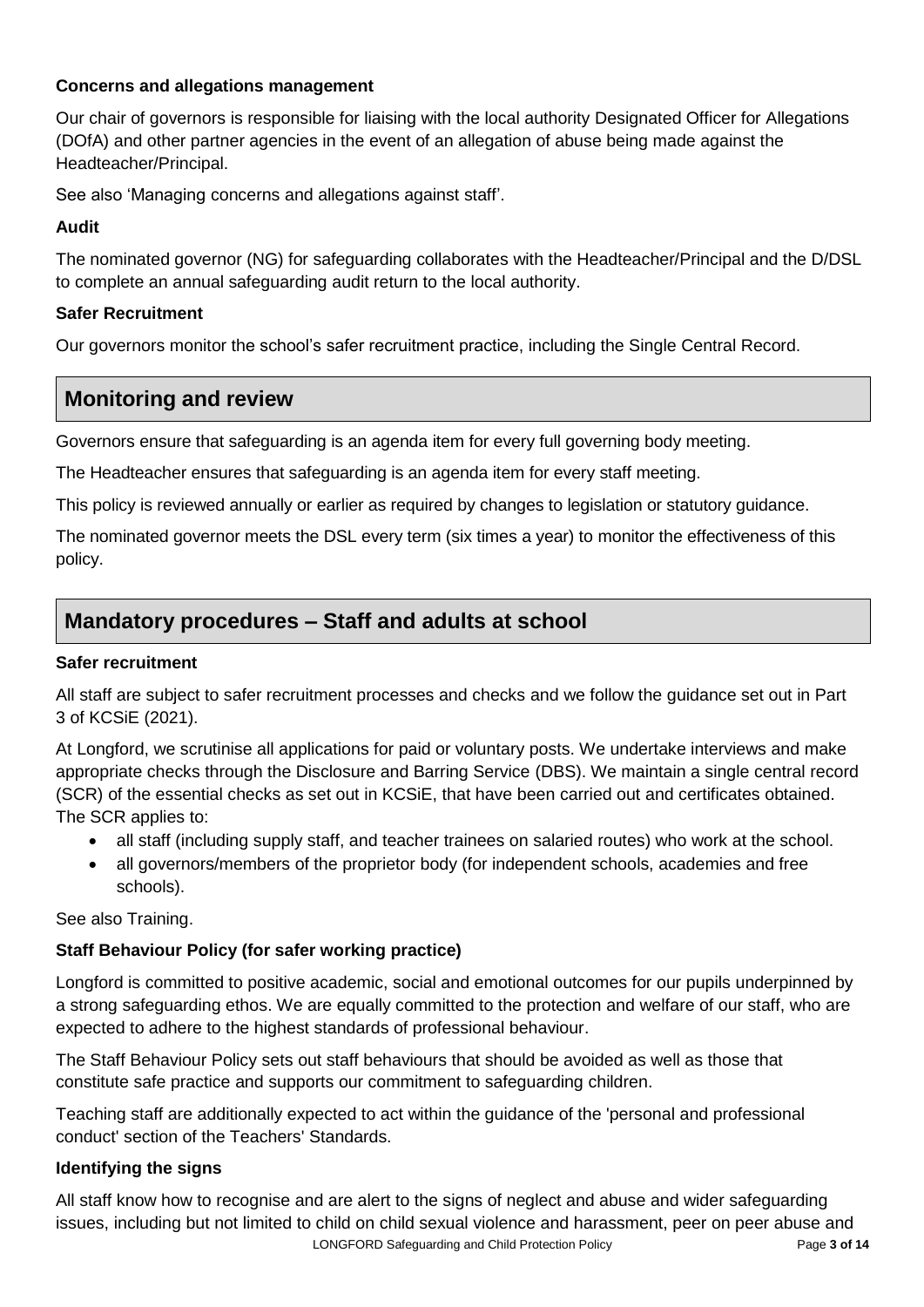exploitation. Definitions of abuse, set out in 'What to do if you're worried a child is being abused - Advice for practitioners' (2015), 'Keeping Children Safe in Education' (2021) and Sexual violence and sexual harassment between children in schools (2021) along with notes from safeguarding training, are important reference documents for all staff. Every member of staff is provided with a copy of Part 1 or Annex A of KCSiE which they are required to read, and which also includes supporting guidance about several specific safeguarding issues. Staff who work directly with children are also required to read Annex B and Part 5 of KCSiE (2021).

### **Responding to concerns/disclosures of abuse**

Flowcharts provided by the SVPP that set out the required procedure for staff to follow when they have a safeguarding concern about a child are displayed in the staffroom and adult cloakrooms for easy reference.

Staff adhere to the organisation's safeguarding training requirements when concerned about abuse or when responding to a disclosure of abuse. Staff understand that they must NOT:

- take photographs of any injuries.
- postpone or delay the opportunity for the child to talk.
- take notes while the child is speaking or ask the child to write an account.
- try to investigate the allegation.
- promise confidentiality eg say they will keep 'the secret'.
- approach or inform the alleged abuser.

All staff record any concern about or disclosure by a pupil of abuse or neglect and report this to the D/DSL using the standard form. It is the responsibility of each adult in school to ensure that the D/DSL receives the record of concern without delay. In the absence of the D/DSL, staff members know to speak directly to the MASH. In some circumstances, the D/DSL or member of staff seeks advice by ringing the MASH for advice.

The D/DSL will liaise with safeguarding partners and work with other agencies in line with Working Together (2018) and will refer to National Police Chief's Council guidance for schools to understand when they should consider calling the police.

The D/DSL will provide as much information as possible as part of the referral process. This will allow any assessment to consider all the available evidence and enable a contextual approach to address such harm.

During term time, the DSL and/or a DDSL is always available during school hours for staff to discuss any safeguarding concerns.

The voice of the child is central to our safeguarding practice and pupils are encouraged to express and have their views given due weight in all matters affecting them.

### **Online safety**

School should insert its online safety procedures and protocols KCSiE para 124

Online safety is a running and interrelated theme which is reflected in our policies and procedures. Children are taught about safeguarding, including online safety. Online safety is considered as part of our whole school safeguarding approach and wider staff training and curriculum planning. A personalised or contextualised approach is taken for more vulnerable children, victims of abuse and some children with SEND.

School acknowledges the fact many children have unlimited and unrestricted access to the internet via mobile phone networks, the school will follow its policy on the use of mobile and smart technology in school to safeguard children and will follow peer on peer abuse procedures when mobile phones are used by a child whilst in school to sexually harass their peers via their mobile and smart technology, share indecent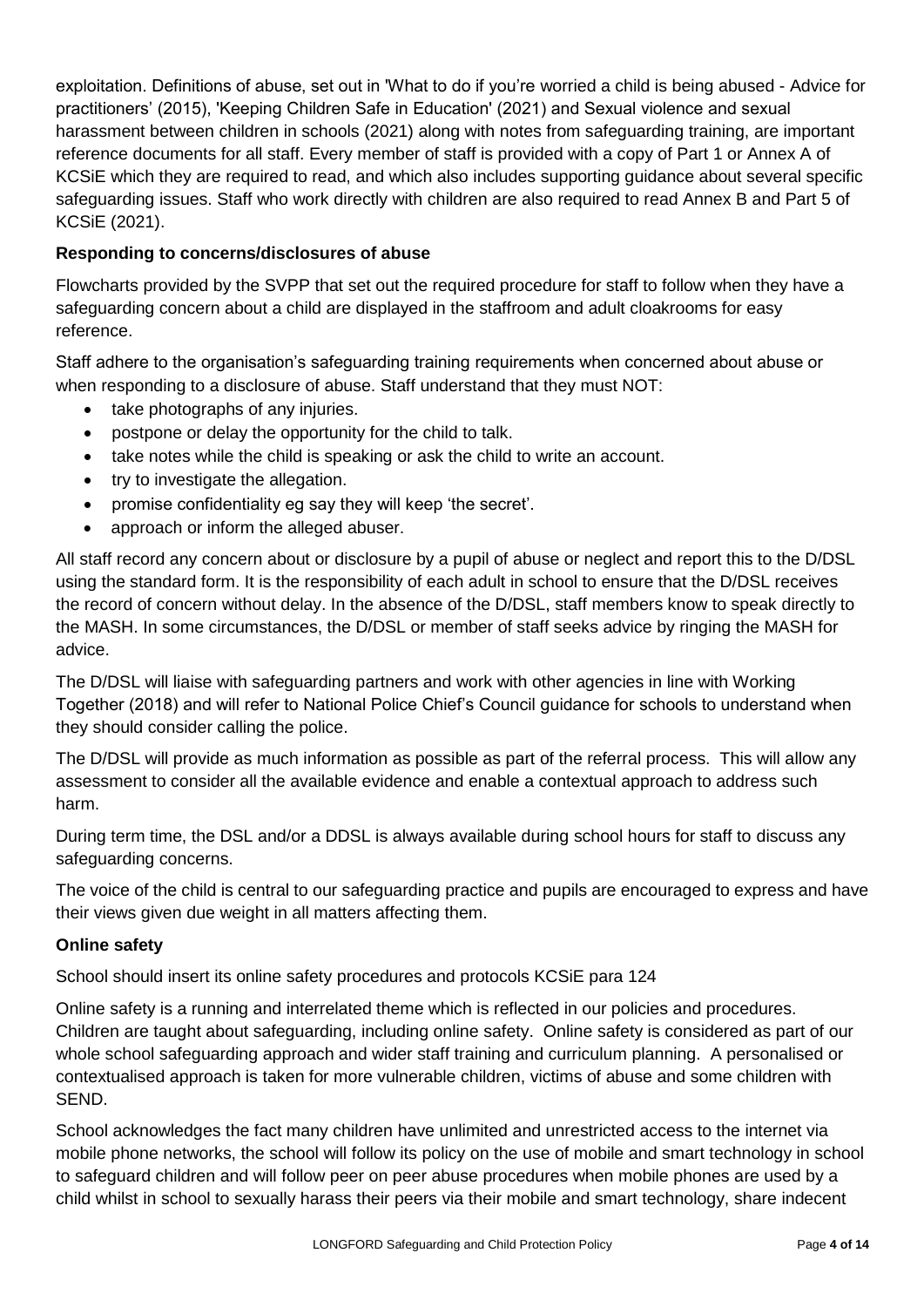images: consensually and non-consensually (often via large chat groups), and view and share pornography and other harmful content.

### **Managing concerns and allegations against staff (including supply teachers, volunteers and contractors)**

Longford follows the procedure set out by the SVPP 'Allegations against adults' flowchart which is displayed in the staffroom and adult cloakrooms for easy reference.

Where anyone in the school has a concern about the behaviour of an adult who works or volunteers at the school, including supply staff and contractors, they must immediately consult the Headteacher/Principal who will refer to the local authority Designated Officer for Allegations (DOFA).

Any concern or allegation against the Headteacher/Principal will be reported to the Chair of Governors without informing the Headteacher/Principal.

All staff must remember that the welfare of a child is paramount and must not delay raising concerns for fear a report could jeopardise their colleague's career. School promotes an open and transparent culture in which all concerns about adults working in or on behalf of the school (including supply teachers, volunteers and contractors) are dealt with promptly and appropriately.

Any allegation of abuse will be dealt with in a fair and consistent way that provides effective protection for the child and at the same time supports the person who is the subject of the allegation.

In addition to the concern/allegation management process, the school's DSL will also refer suspected abuse to the MASH as described in 'responding to a concern.'

All members of staff and volunteers have read and signed to confirm they have understood the school's Staff Behaviour Policy (for safer working practice), all supply staff and contractors are made aware of expectations of their behaviour.

Concerns and allegations reported relating to supply staff and contractors will be notified to their employers for investigation and potential referral to DOFA.

School will appoint a 'case manager' to lead any investigation where the reported allegation does not meet the allegations threshold to consider a referral to the DOFA. This is the headteacher or where the headteacher is the subject of an allegation, the chair of governors.

### **Managing low-level concerns about adults**

The school operates a 'low-level' concerns policy in accordance with KCSIE. 'Low-level' refers to behaviour that is: inconsistent with expectations set out in the Staff Behaviour Policy, including inappropriate conduct outside of work, and/or does not meet the allegations threshold, or is otherwise not considered serious enough to consider a referral to the DOfA.

All low-level concerns will be reported to the headteacher; low-level concerns about the headteacher will be reported to the chair of governors.

The school will:

- ensure all staff are clear about what appropriate behaviour is (as set out in the Staff Behaviour Policy), and are confident in distinguishing expected and appropriate behaviour from concerning, problematic or inappropriate behaviour, in themselves and others;
- empower staff to share any low-level safeguarding concerns;
- provide a responsive, sensitive and proportionate handling of such concerns when they are raised, for both the child/ren and the adult; and,
- respond to reports of low-level concerns in accordance with our HR conduct procedures by addressing unprofessional behaviour and support the individual to correct it at an early stage. If the concern has been raised via a third party, the headteacher will collect as much evidence as possible by speaking:
	- $\circ$  directly to the person who raised the concern, unless it has been raised anonymously;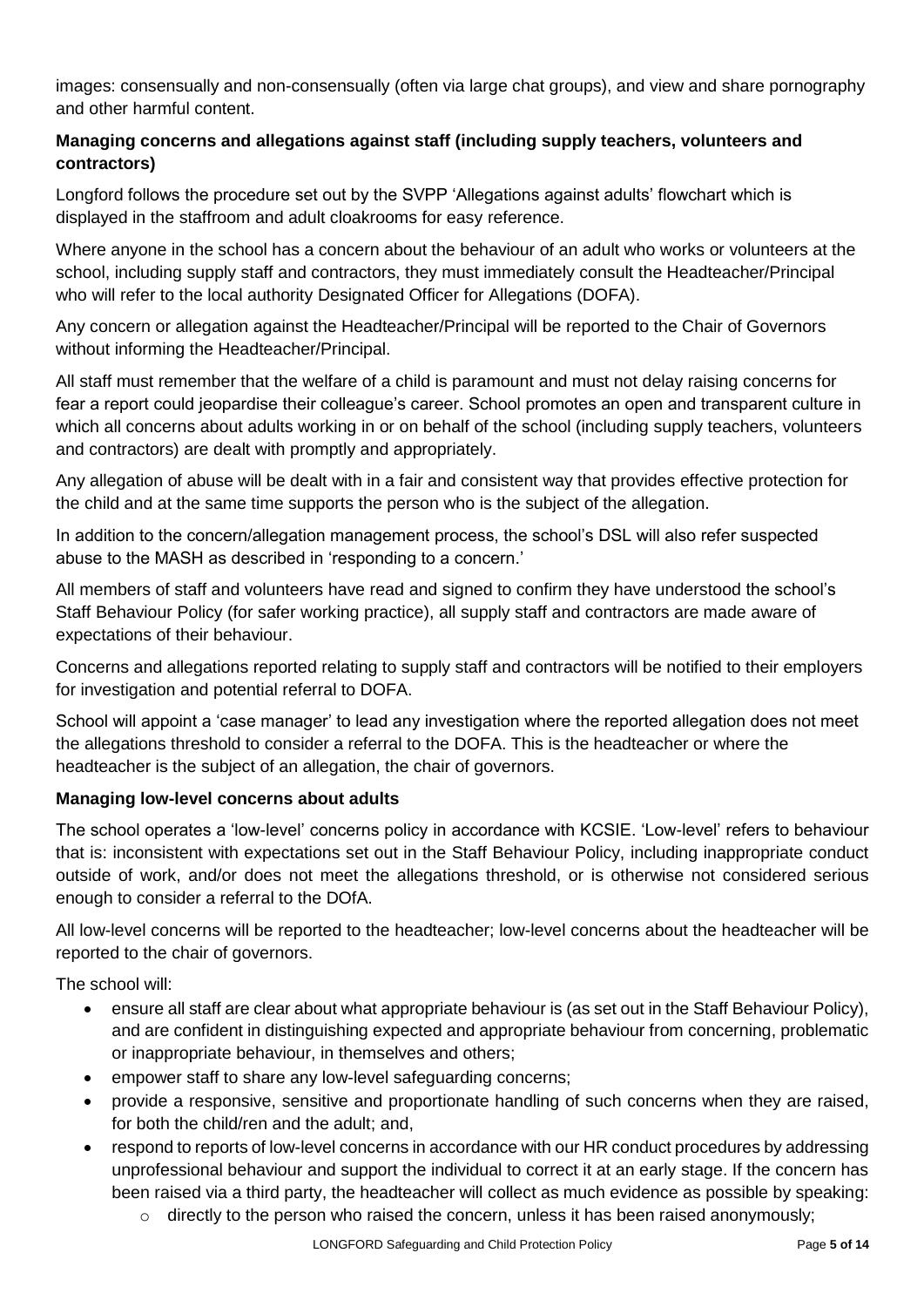$\circ$  to the individual involved and any witnesses.

Reporting low-level concerns helps to create and embed a culture of openness, trust and transparency in which the school's values and expected behaviour are constantly lived, monitored and reinforced by all staff.

Staff are encouraged to self-refer where they have found themselves in a situation which could be misinterpreted, might appear compromising to others, and/or on reflection they believe they have behaved in such a way that they consider falls below the expected professional standards.

All low-level concerns will be recorded in writing, retained and reviewed to help recognise any weakness in the school safeguarding system so that potential patterns of concerning, problematic or inappropriate behaviour can be identified.

### **Whistleblowing**

All staff and pupils can raise concerns about poor or unsafe practice and potential failures in the school safeguarding regime. Our whistleblowing procedures, which are reflected in staff training and our Staff Behaviour Policy, and shared with pupils are in place for such concerns to be raised with Specify senior leadership role in school.

If a staff member feels unable to raise an issue with Specify senior leadership role in school as above or feels that their genuine concerns are not being addressed, other whistleblowing channels are open to them:

- The NSPCC whistleblowing helpline Staff can call: 0800 028 0285 from 08:00 to 20:00, Monday to Friday, or email help@nspcc.org.uk.
- A member of the governing body: Toby Mills

# **Escalation of concerns**

Effective working together depends on an open approach and honest relationships between colleagues and between agencies.

Staff must be confident and able to professionally disagree and challenge decision-making as an entirely legitimate activity; a part of our professional responsibility to promote the best safeguarding practice. Staff are encouraged to press for re-consideration if they believe a decision to act/not act in response to a concern raised about a child is wrong. In such cases the SVPP Case Resolution Protocol is used if necessary.

If we are on the receiving end of a professional challenge, we see this as an opportunity to reflect on our decision making.

# **Record keeping and information sharing**

The school:

- liaises with partner organisations to ensure any safeguarding records for learners are shared on transition:
	- o by the setting/school/organisation previously attended by the child.
	- o by our DSL when the child leaves our school.

For any child dual-registered with another school/setting/organisation, the school continues to be responsible for the safeguarding of the placed pupil thus the DSL will regularly liaise with the DSL at that base to ensure information is shared in the child's best interests. This includes contextual safeguarding information about relationships that young people form in their neighbourhoods, schools and online to enable assessment and intervention to happen within these extra-familial contexts.

- keeps clear and comprehensive written records of all pupil safeguarding and child protection concerns using a standard recording form, with a body map, including how the concern was followed up and resolved as well as a note of any action taken, decisions reached and the outcome.
- ensures all pupil safeguarding and child protection records are kept securely in a locked location.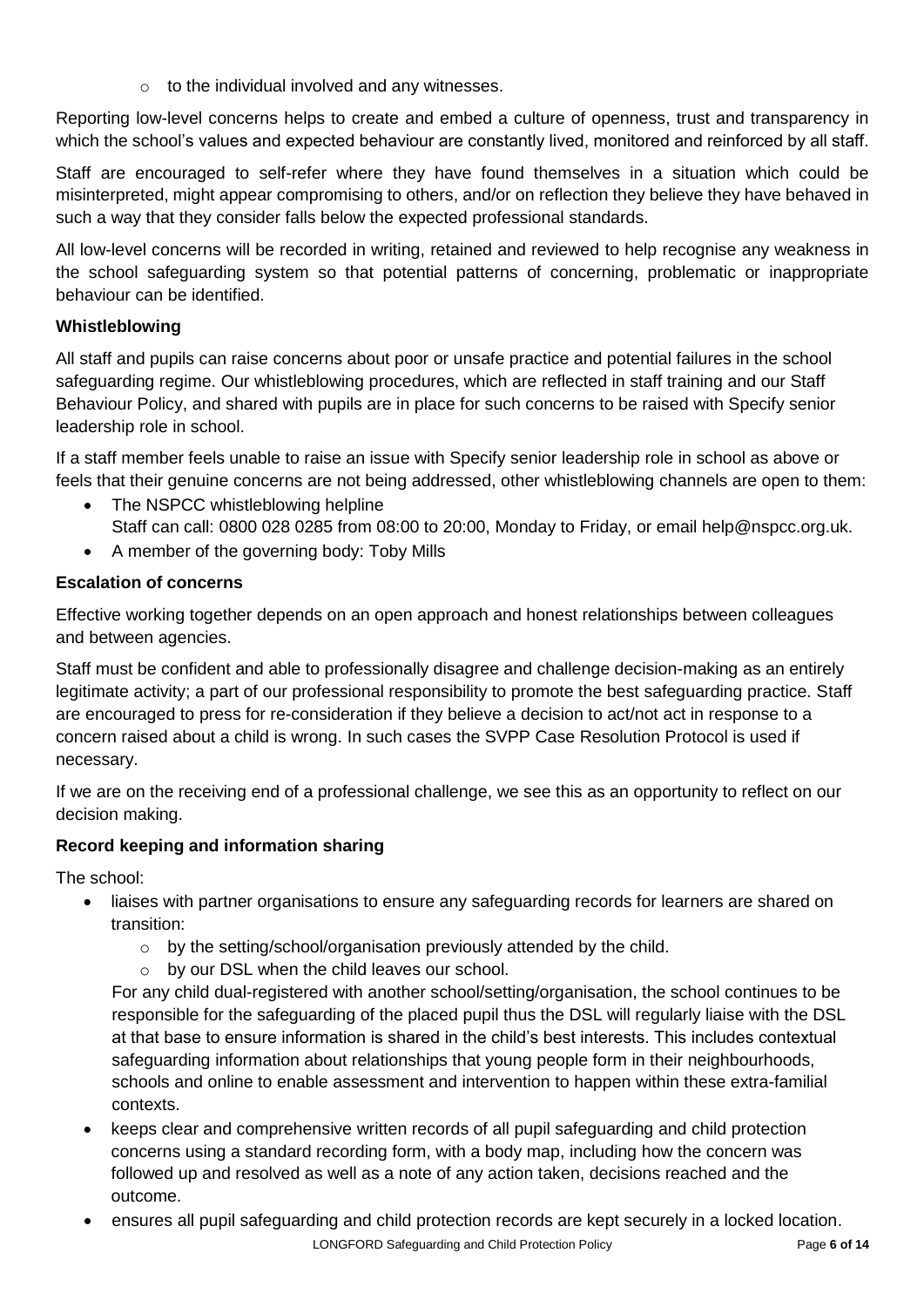ensures the records incorporate the wishes and views of the pupil.

The D/DSL acts in accordance with Information Sharing – Department for Education (DfE) (2018) and in line with the Wiltshire Council Record Keeping Guidance which includes details about file retention. Information about pupils at risk of harm is shared with members of staff in keeping with the seven golden rules to sharing information in the DfE guidance.

We are committed to work in partnership with parents and carers. In most situations, we will discuss initial concerns with them. However, the D/DSL will not share information where there are concerns that if so doing would:

- place a child at increased risk of significant harm
- place an adult at increased risk of serious harm
- prejudice the prevention, detection or prosecution of a serious crime
- lead to unjustified delay in making enquiries about allegations of significant harm to a child, or serious harm to an adult.

When we become aware that a child is being privately fostered, we remind the carer/parent of their legal duty to notify Wiltshire Children's Social Care. We follow this up by contacting Children's Social Care directly.

#### **Visitors**

All visitors complete a signing in/out process, wear a school ID badge and are provided with key safeguarding information including the contact details of safeguarding personnel in school.

Scheduled visitors in a professional role (eg fire officer, police, NSPCC staff) are asked to provide evidence of their role and employment details (usually an identity badge) upon arrival at school. Careful consideration is given to the suitability of any external organisations. School complete an assessment of the education value, the age appropriateness of what is going to be delivered by the scheduled visitor prior to booking a visit.

If the visit is unscheduled and the visitor is unknown to the school, we will contact the relevant organisation to verify the individual's identity, if necessary.

#### **Off site visits and exchange visits**

We carry out a risk assessment prior to any off-site visit and designate the specific roles and responsibilities of each adult, whether employed or volunteers.

Where there are safeguarding concerns or allegations that happen offsite, staff will follow the procedures described above and in the SVPP flowcharts as appropriate. A copy of the flowcharts is taken on off-site visits for reference.

Any adult over 18 in a host family will be subject to DBS checks. We work with partner schools abroad to ensure that similar assurances are undertaken prior to any overseas visit by our pupils.

# **Mandatory procedures – Supporting children**

#### **A culture of listening to children**

We have a whole school approach to listening to children and have systems in place which create an environment where children feel safe to share their concerns and worries and know they will be taken seriously. These systems operate with the best interests of the child at their heart.

Children can safely express their views and give feedback. The school's safeguarding team are clearly identifiable to our pupils. We regularly gather pupil voice via forums and surveys, this data informs our practice and policies.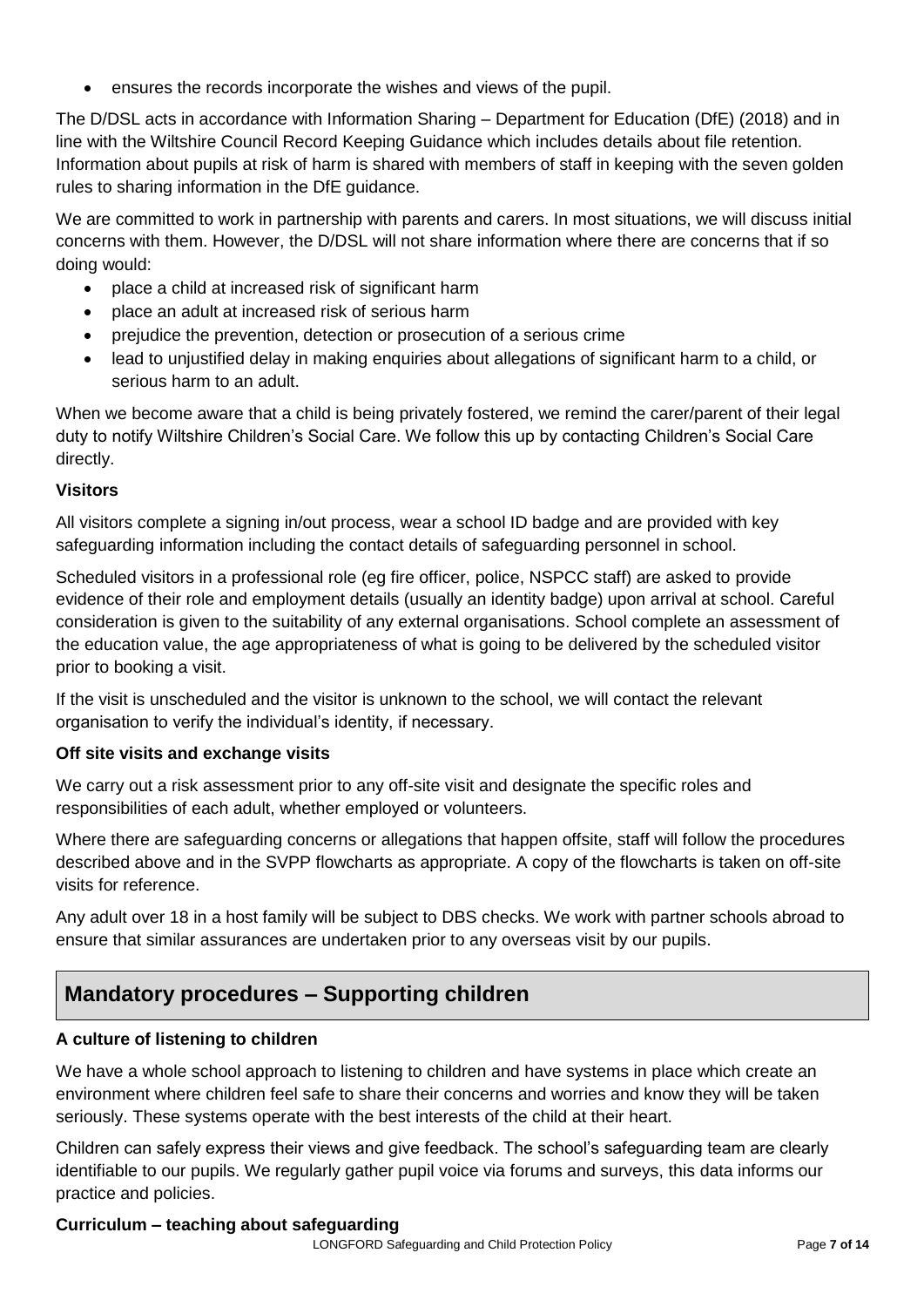Our pupils access a broad and balanced curriculum that promotes their spiritual, moral, cultural, mental and physical development, and prepares them for the opportunities, responsibilities and experiences of life.

We provide opportunities for pupils to develop skills, concepts, attitudes and knowledge that promote their safety, and well-being. The PSHE and citizenship curriculum, incorporating Relationships, Sex and Health (RSHE) education specifically includes the following objectives:

- Developing pupil self-esteem and communication skills
- Developing strategies for self-protection including online safety
- Developing a sense of the boundaries between appropriate and inappropriate behaviour in adults and within peer relationships (positive relationships and consent)

# **Remote learning**

If the school is required to change the way provision to children is offered due to exceptional circumstances eg during a pandemic lockdown, self-isolation, staff responsibilities to remain alert to the signs and risks of abuse to children will continue to apply. In such circumstances:

The DSL will:

- work closely with social care and partner agencies to support children in these circumstances and to identify children who may be at risk for the first time and/or benefit from additional support
- use specific local and national guidance about safeguarding in such circumstances to inform practice eg UK Safer internet centre guidance, DfE safeguarding and remote education and will ensure staff, children, and families are provided with written:
	- $\circ$  amended DSL arrangements as required (names, location and contact details)
	- $\circ$  temporary changes to procedures for working with children eg online.
	- o amended procedures for reporting concerns
	- o safeguarding training arrangements
	- $\circ$  timescales for such changes so that all children, families and staff understand when such arrangements will end, and arrangements revert to those in place prior to the events leading to the need for the temporary changes.

We will ensure the curriculum we offer during such circumstances, continues to promote learners' spiritual, moral, cultural, mental and physical development.

# **Early help**

At Longford, all our staff can identify children who may benefit from early help as a problem emerges and discuss this with the D/DSL.

The D/DSL uses:

- The Digital Assessment and Referral Tool as appropriate as part of a holistic assessment of the child's needs.
- The Multi-Agency Thresholds guidance for Safeguarding Children on the Safeguarding Vulnerable People Partnership (SVPP) website about suitable action to take when a pupil has been identified as making inadequate progress or having an unmet need.
- Liaises with Wiltshire SEND service
- Various resources to identify and respond to harmful sexual behaviour

# **Children with Special Education Needs and Disabilities (SEND) or physical health issues**

Pupils with additional needs or certain health conditions face an increased risk of abuse and neglect. Staff take extra care to interpret correctly apparent signs of abuse or neglect. We never assume that behaviour, mood or injury relates to the pupil's additional needs without further exploration. Staff understand that additional challenges can exist when recognising abuse and neglect in pupils with SEND,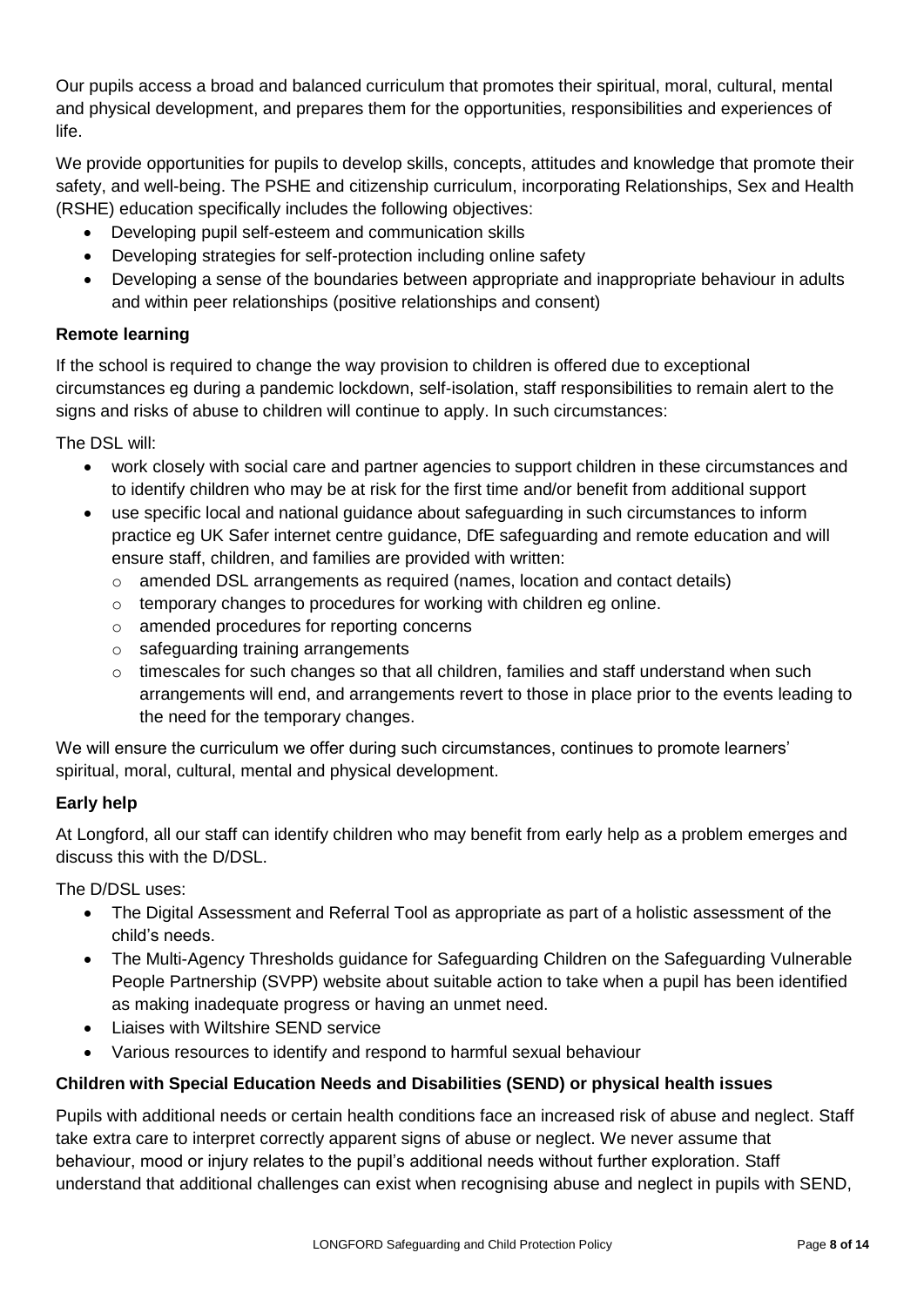including communication barriers. Staff recognise that children with SEND are also at a higher risk of peer group isolation and can be disproportionately affected by bullying (including prejudiced-based bullying).

To address those additional challenges, extra pastoral support is considered for children with SEND or physical health issues and they are also encouraged to discuss their concerns. The D/DSL works with the Special Educational Needs Co-ordinator (SENCo) to identify pupils with additional communication needs and whenever possible, these pupils are given the chance to express themselves to a member of staff with appropriate communication skills.

### **The use of 'reasonable force' in school**

There are circumstances when it is appropriate for staff to use reasonable force to safeguard children. The term 'reasonable force' covers the broad range of actions used by staff that involve a degree of physical contact to control or restrain children. This can range from guiding a child to safety by the arm, to more extreme circumstances such as breaking up a fight or where a young person needs to be restrained to prevent violence or injury. 'Reasonable' in these circumstances means 'using no more force than is needed'. The use of force may involve either passive physical contact, such as standing between pupils or blocking a pupil's path, or active physical contact such as leading a pupil by the arm out of the classroom. School follows DfE advice for schools is available at [Use of Reasonable Force in Schools.](https://assets.publishing.service.gov.uk/government/uploads/system/uploads/attachment_data/file/444051/Use_of_reasonable_force_advice_Reviewed_July_2015.pdf)

All staff will follow our behaviour policy and all pupils are encouraged to follow these expectations to reduce the need for the need for 'use of reasonable force.' Staff will work in collaboration with pupils and parents/carers to plan positive, proactive behaviour support which may include support plans, referral to specialist agencies and agreeing actions to reduce the occurrence of challenging behaviour.

# **Mandatory procedures – Specific forms of abuse and safeguarding issues**

### **Peer on peer abuse**

All children have a right to attend school and learn in a safe environment. All peer on peer abuse is unacceptable and will be taken seriously.

In addition, we have a zero-tolerance approach and will respond to all reports and concerns of child on child sexual violence and sexual harassment, including those that have happened outside of the school, and/or online.

Staff recognise that while both boys and girls can abuse their peers, it is more likely that girls will be victims and boys instigators of such abuse. Peer on peer abuse is not tolerated, passed off as "banter" or seen as "part of growing up". The different forms of peer on peer abuse is likely to include, but not limited to:

- bullying (including cyber bullying, prejudice-based and discriminatory bullying)
- abuse in intimate personal relationships between peers
- physical abuse which can include hitting, kicking, shaking, biting, hair pulling or otherwise causing physical harm
- 'upskirting' or any picture taken under a person's clothing without their permission or them knowing to obtain sexual gratification or cause humiliation, distress or alarm.
- causing someone to engage in sexual activity without consent
- initiation/hazing type violence and rituals.
- consensual and non-consensual sharing of nudes and semi-nude images and/or videos (also known as sexting)
- sexual violence and sexual harassment between children, as defined by Sexual offences act 2003 which considers rape, assault by penetration and sexual assault, all types of sexual violence. Sexual violence and sexual harassment can be between two children, or a group of children and can occur online and offline.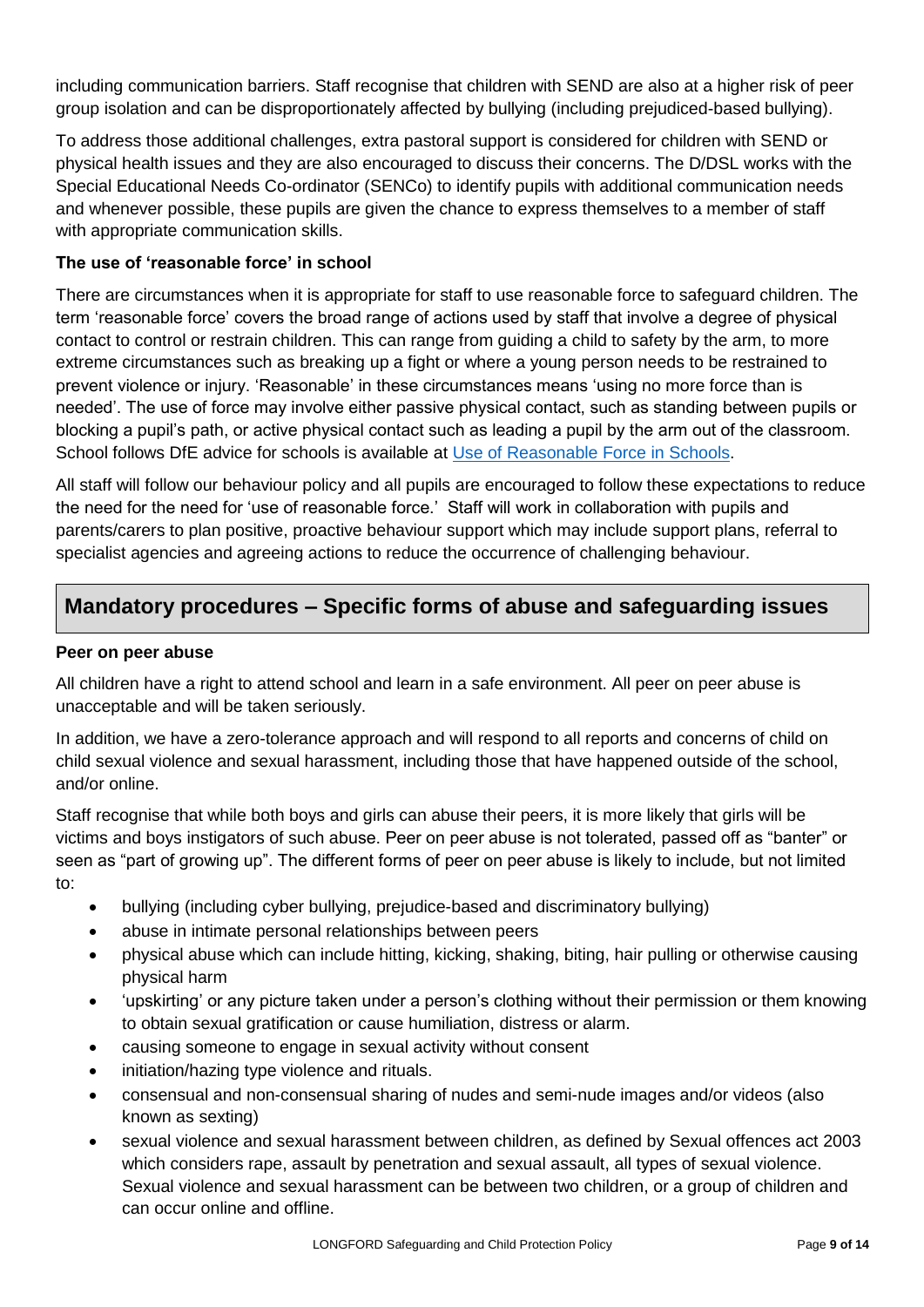Consequently, peer on peer abuse is dealt with as a safeguarding issue, recorded as such and not managed through the systems set out in the school behaviour policy.

Any pupil who may have been victimised and/or displayed such harmful behaviours, along with any other child affected by peer on peer abuse, will be supported through the school's pastoral system and the support will be regularly monitored and reviewed.

We will address inappropriate behaviour (even if it appears to be relatively innocuous) as this can be an important intervention that may help prevent problematic, abusive and/or violent behaviour in the future.

We acknowledge that even if there are no reported cases of peer on peer abuse, such abuse may still be taking place and is simply not being reported. Staff maintain an attitude of 'it could happen here' where safeguarding is concerned.

We minimise the risk of peer on peer abuse by providing:

- a relevant, effective curriculum, that helps children to develop their understanding of acceptable behaviours, healthy relationships and keeping themselves safe. The curriculum is updated to reflect changes in legislation, and the mandatory teaching of Relationship Education, Relationship and Sex Education and Health Education
- established/publicised systems for pupils to raise concerns with staff, knowing they will be listened to, supported and valued, and that the issues they raise will be taken seriously
- training to all staff so they understand that peer on peer abuse can happen and are trained to be alert to any behaviours that could cause concern
- a clear procedure for all staff to report all incidents as a safeguarding concern to the school D/DSL.

The DSL will follow local and national guidance when there has been a report of sexual violence and harassment between children. This will include liaising with other professionals to develop robust risk assessments and multi-agency safety planning with appropriate specialist targeted work for pupils who are identified as posing a potential risk to other children. This is done using a Contextual Safeguarding approach to ensure assessments consider risks posed by any wider environmental factors present in a child's life.

The NSPCC has a dedicated helpline 0800 136 663 to provide children who are victims of sexual abuse in schools with appropriate support and advice. The helpline also provides support to parents and professionals.

#### **Serious violence**

We are committed to success in learning for all our pupils as one of the most powerful indicators in the prevention of youth crime.

Our curriculum includes teaching conflict resolution skills and understanding risky situations to help our children develop the social and emotional skills they need to thrive.

Staff are trained to recognise both the early warning signs of contextual risks and that pupils may be vulnerable to exploitation and getting involved in gangs as well as indicators that a pupil is involved in serious violent crime. They are also aware of the associated risks and know the measures put in place to minimise such risks.

#### **Missing children and children missing education**

Staff report immediately to the D/DSL, if they know of any child who may be:

- Missing whereabouts unknown or
- Missing education (compulsory school age (5-16) with no school place and not electively home educated)

The designated teacher for LAC and care leavers discusses any unauthorised/unexplained absence of Looked After Children with Virtual School when required.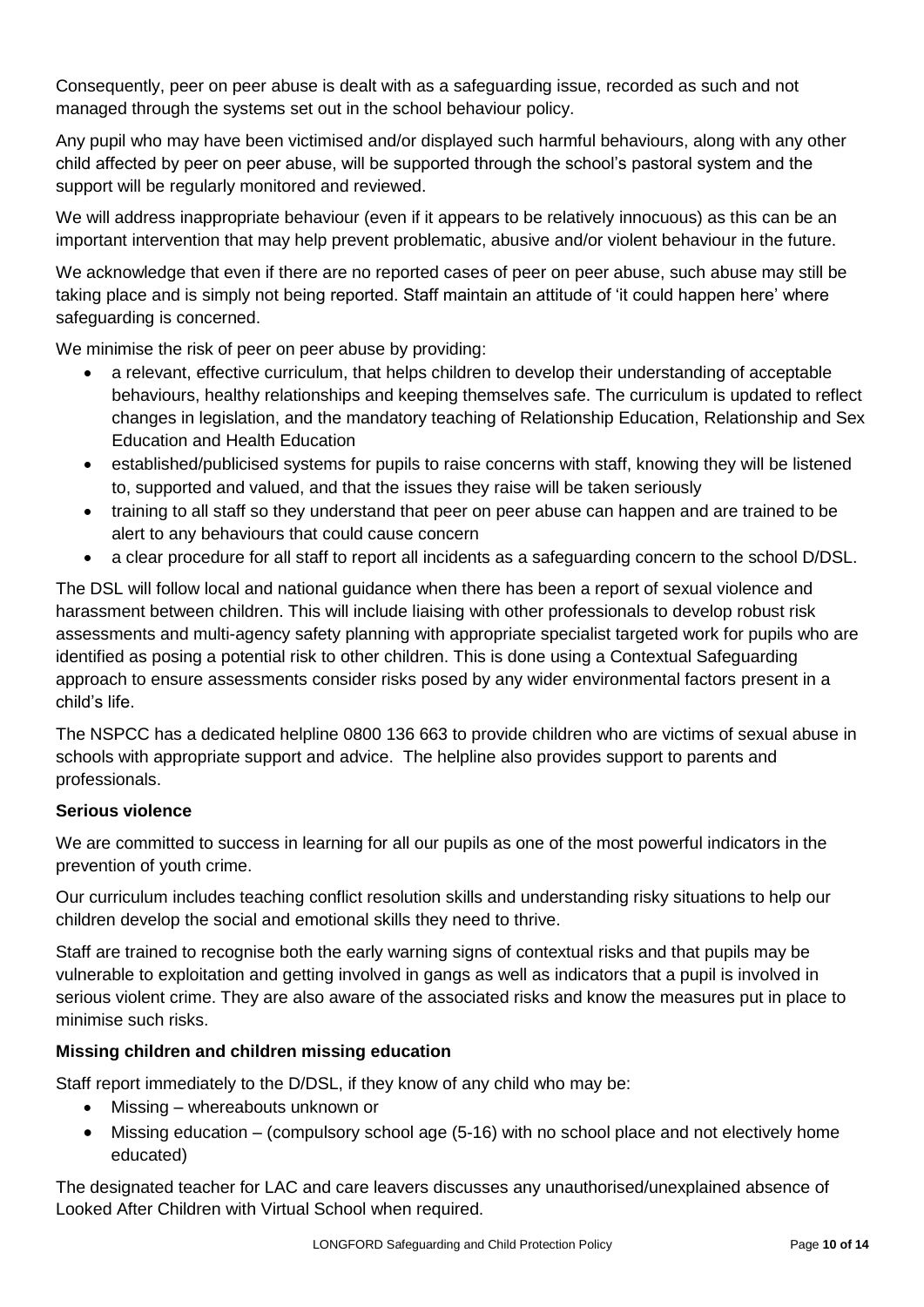The DSL shares any unauthorised/unexplained absence of children who have an allocated social worker within 24 hours.

Children who do not attend school regularly can be at increased risk of abuse and neglect. Where there is unauthorised/unexplained absence, and

- after reasonable attempts have been made to contact the family without success, the DSL follows the SVPP procedure and consults/refers to the MASH team as appropriate.
- there are no known welfare concerns about a pupil, we follow our procedures for unauthorised absence and report concerns to the Education Welfare Service.

# **Mental health**

All staff are aware that mental health problems can be an indicator that a child has suffered or is at risk of suffering abuse, neglect or exploitation.

Staff understand that:

- abuse and neglect, or other potentially traumatic adverse childhood experiences can have a lasting impact throughout childhood, adolescence and into adulthood. Staff are aware of how
- these experiences can impact on children's mental health, behaviour and education.
- they have a duty to observe children day-to-day and identify those whose behaviour suggests that they may be experiencing a mental health problem or be at risk of developing one.

If staff have a mental health concern about a child that is also a safeguarding concern, they will report this concern using the agreed reporting mechanisms.

# **Domestic abuse**

Staff understand that domestic abuse is any incident or pattern of incidents of controlling, coercive, threatening behaviour, violence or abuse between those aged 16 or over who are, or have been, intimate partners or family members regardless of gender or sexuality. The abuse can encompass but is not limited to: psychological; physical; sexual; financial; and emotional harm.

The DSL liaises with partner agencies as part of 'Encompass' in Wiltshire. When police are called to an incident of domestic abuse, where there are children in the household who have experienced the domestic incident, the DSL ensures the organisation receives up to date relevant information about the child's circumstances and will ensure key staff provide emotional and practical support to the child according to their needs.

# **Preventing radicalisation**

Protecting children from the risk of radicalisation is part of schools' wider safeguarding duties, and is similar in nature to protecting pupils from other forms of harm and abuse.

Staff use their judgement in identifying pupils who might be at risk of radicalisation and speak to the D/DSL if they are concerned about a pupil. The D/DSL will always act proportionately and this may include making a Prevent referral to the Channel support programme or to the MASH.

# **Female Genital Mutilation (FGM)**

FGM is illegal in the UK and a form of child abuse with long-lasting harmful consequences. Staff will inform the D/DSL immediately if they suspect a girl is at risk of FGM. We will report to the police any 'known' cases of FGM to the police as required by law.

# **Staff training**

### **Induction**

LONGFORD Safeguarding and Child Protection Policy Page **11 of 14** The welfare of all our pupils is of paramount importance. All staff including governors and regular volunteers are informed of our safeguarding policy and procedures including online safety, at induction.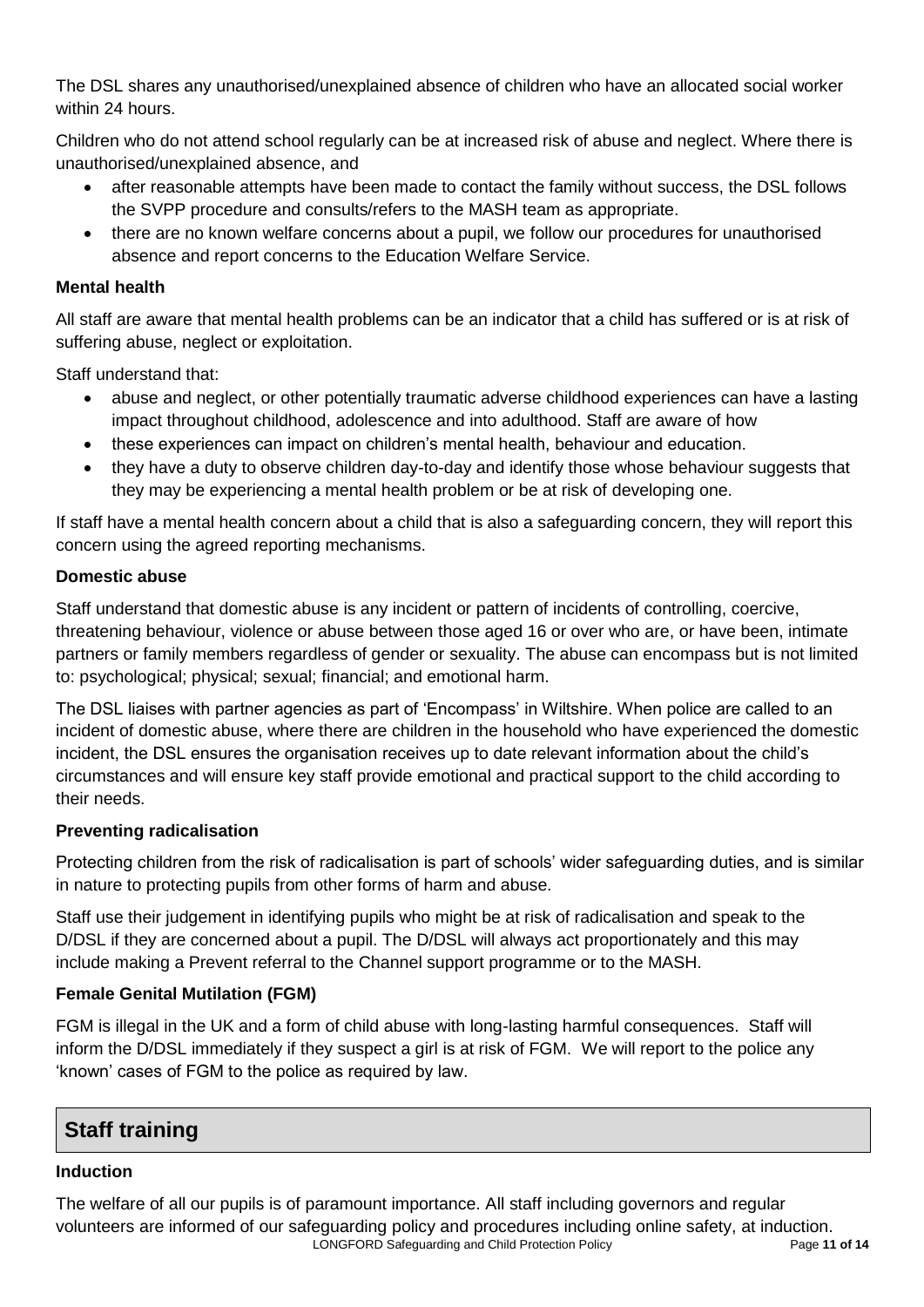Our induction for staff also includes:

- Plan of support for individuals appropriate to the role for which they have been hired
- Confirmation of the conduct expected of staff within the school our Staff Behaviour Policy
- Opportunities for a new member of staff to discuss any issues or concerns about their role or responsibilities
- Confirmation of the line management/mentor process whereby any general concerns or issues about the person's ability or suitability will be addressed.

#### **Safeguarding training**

This training is for all staff and is updated every 3 years as a minimum to ensure staff understand their role in safeguarding. Any member of staff not present at this whole school session will undertake this statutory training requirement on their return.

In addition, all staff members receive safeguarding and child protection updates (for example, via email, e-bulletins, staff meetings) as necessary and at least annually. All staff also receive training in online safety and this is updated as necessary.

#### **Advanced training**

The D/DSL has additional multi agency training which is updated every two years as a minimum. The D/DSL also attend multi-agency courses relevant to school needs. Their knowledge and skills are refreshed at least annually eg via e-bulletins or safeguarding networking events with other D/DSLs. The D/DSL attend a Wiltshire MASH tour.

#### **Safer Recruitment**

At least one person on any appointment panel has undertaken Safer Recruitment Training. This training is updated every five years as a minimum.

#### **Preventing Radicalisation**

All staff undertake Prevent awareness training.

#### **Staff support**

Due to the demanding, often distressing nature of child protection work, we support staff by providing an opportunity to talk through the challenges of this aspect of their role with a senior leader and to seek

further support as appropriate.

#### **Governors**

As well as the school's safeguarding induction programme, governors are encouraged to complete face to whole school safeguarding and child protection training. In addition, governors may attend face training for governors provided by Wiltshire Council.